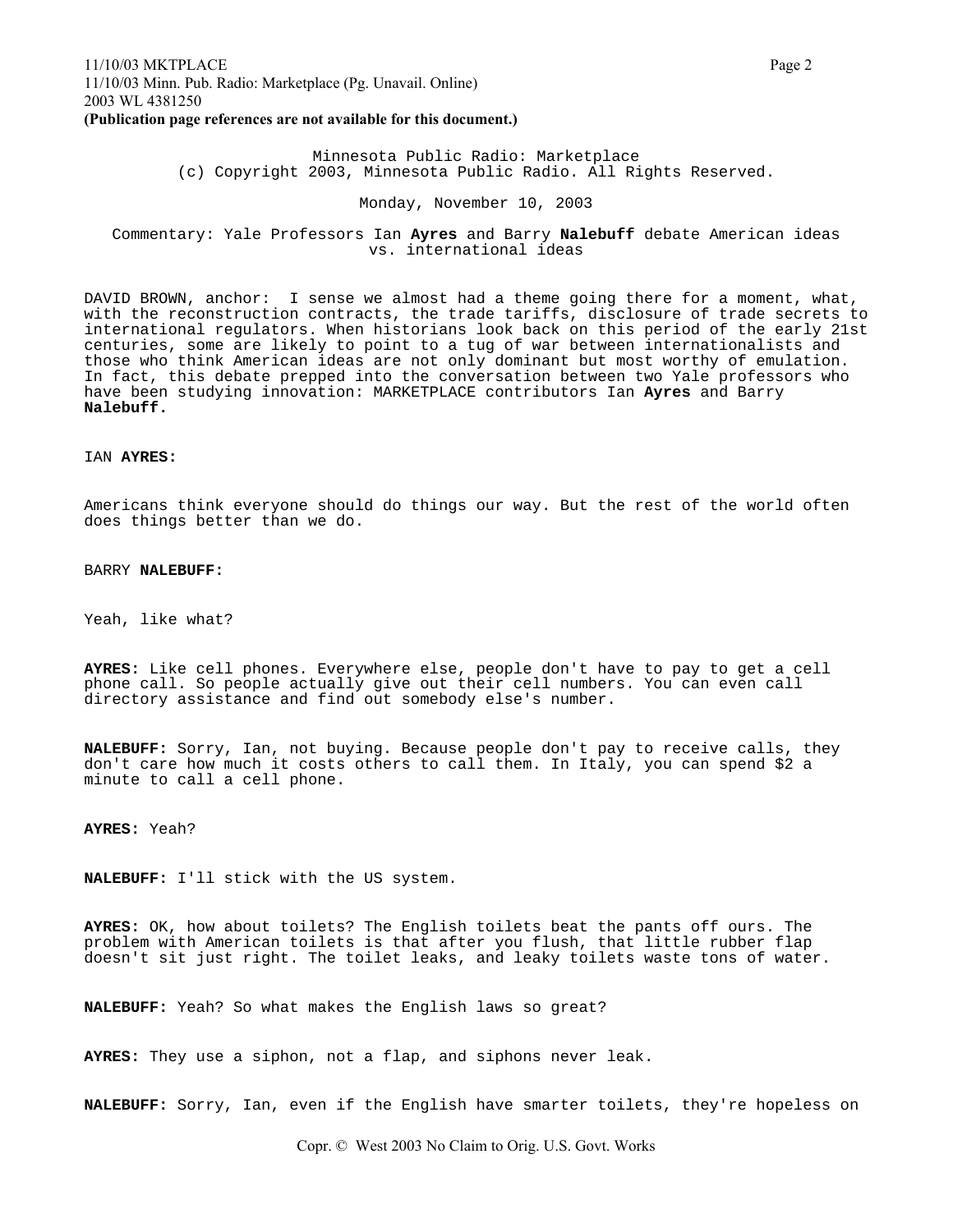## 11/10/03 MKTPLACE Page 3 11/10/03 Minn. Pub. Radio: Marketplace (Pg. Unavail. Online) 2003 WL 4381250 **(Publication page references are not available for this document.)**

the basics. They have hot and cold water coming out of separate faucets. It's a nation of people with burnt right hands.

**AYRES:** Barry, they...

**NALEBUFF:** They haven't even discovered the mixing valve.

**AYRES:** They should take our good ideas, just as we take theirs. It's a two-way street. Australian toilets also have this neat half-flush option.

**NALEBUFF:** Ian, I've got to get you off the toilet. Look, let's view important things like financial products. The US has Treasury bonds indexed to inflation.

**AYRES:** So what? In Argentina you can get a mortgage-indexed inflation. Instead of paying a fixed amount each year, your payment goes up with inflation.

**NALEBUFF:** Ian, why would you want to pay more?

**AYRES:** Barry, don't be a dork. You don't pay more overall. You pay less in the first year, then more later on. If we had these mortgages, young families right now could borrow almost 50 percent more on the same income.

**NALEBUFF:** OK, what about health care? We may pay a lot, but if I'm sick, I wouldn't want to go anywhere else.

**AYRES:** Actually, you would, especially if you needed a transplant. The US has 80,000 people waiting for organ transplants, but there's no waiting list in Spain and Belgium.

**NALEBUFF:** What, they just take people's eyeballs?

**AYRES:** No, they have an opt-out system for organ donations. You can still choose not to be a donor, but silence means consent. Here you have to affirmatively opt in.

**NALEBUFF:** That's because we don't want to make mistakes.

**AYRES:** Don't be a nattering **Nalebuff** of negativism. Right now we're making lots of mistakes where people die waiting because a willing donor forgot to sign the card. You have to get over this not-invented-here syndrome.

**NALEBUFF:** So tell me, why doesn't France have right turn on red?

**AYRES:** That's just my point. It's France's loss for not copying our good ideas. We don't have to make the same mistake by ignoring theirs.

Copr. © West 2003 No Claim to Orig. U.S. Govt. Works